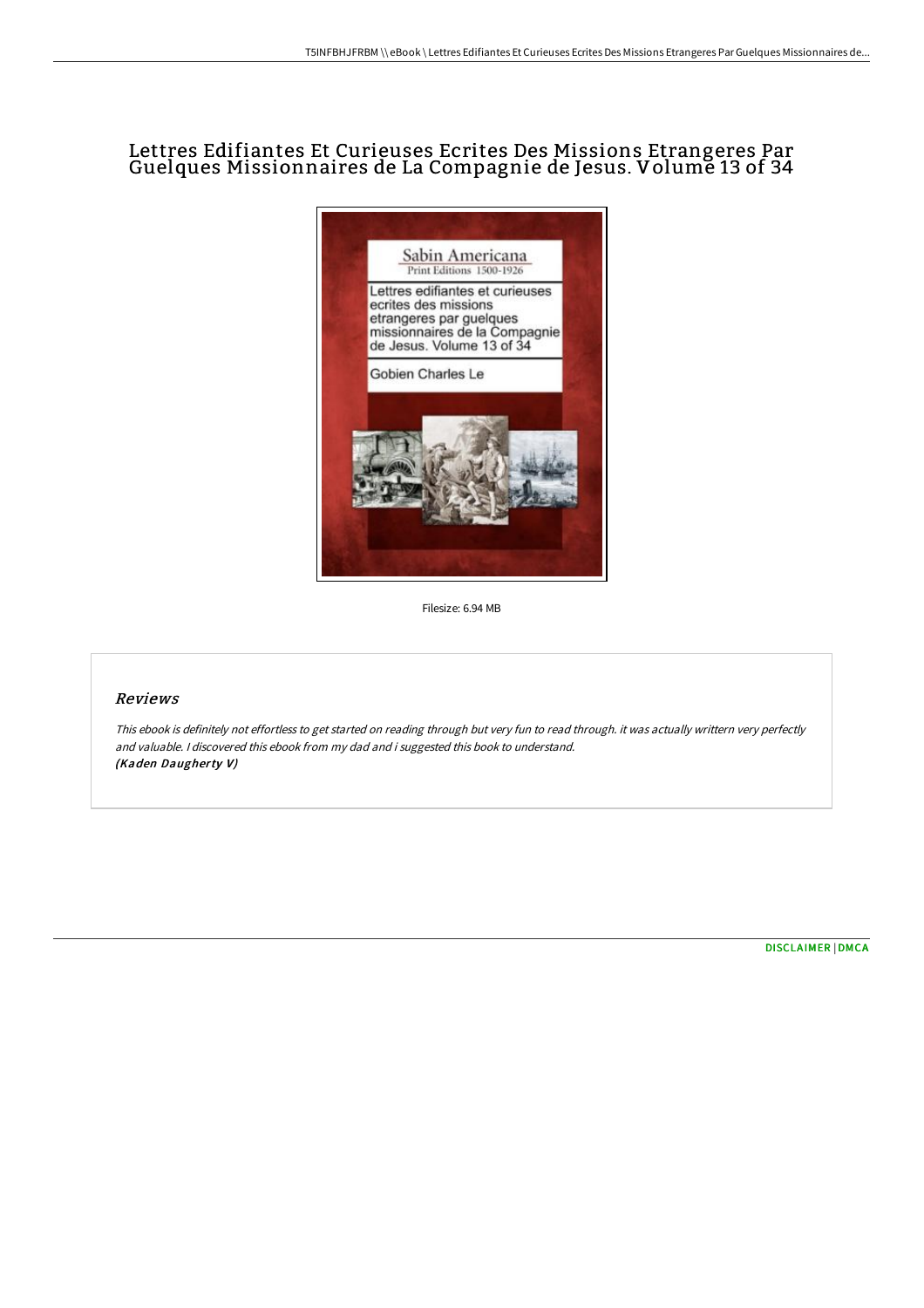## LETTRES EDIFIANTES ET CURIEUSES ECRITES DES MISSIONS ETRANGERES PAR GUELQUES MISSIONNAIRES DE LA COMPAGNIE DE JESUS. VOLUME 13 OF 34



To download Lettres Edifiantes Et Curieuses Ecrites Des Missions Etrangeres Par Guelques Missionnaires de La Compagnie de Jesus. Volume 13 of 34 eBook, please click the hyperlink below and download the document or have access to additional information which might be highly relevant to LETTRES EDIFIANTES ET CURIEUSES ECRITES DES MISSIONS ETRANGERES PAR GUELQUES MISSIONNAIRES DE LA COMPAGNIE DE JESUS. VOLUME 13 OF 34 ebook.

Gale Ecco, Sabin Americana. Paperback. Condition: New. This item is printed on demand. 470 pages. Dimensions: 9.7in. x 7.4in. x 0.9in.Title: Lettres edifiantes et curieuses ecrites des missions etrangeres par guelques missionnaires de la Compagnie de Jesus. Author: Gobien Charles LePublisher: Gale, Sabin Americana Description: Based on Joseph Sabins famed bibliography, Bibliotheca Americana, Sabin Americana, 1500--1926 contains a collection of books, pamphlets, serials and other works about the Americas, from the time of their discovery to the early 1900s. Sabin Americana is rich in original accounts of discovery and exploration, pioneering and westward expansion, the U. S. Civil War and other military actions, Native Americans, slavery and abolition, religious history and more. Sabin Americana offers an up-close perspective on life in the western hemisphere, encompassing the arrival of the Europeans on the shores of North America in the late 15th century to the first decades of the 20th century. Covering a span of over 400 years in North, Central and South America as well as the Caribbean, this collection highlights the society, politics, religious beliefs, culture, contemporary opinions and momentous events of the time. It provides access to documents from an assortment of genres, sermons, political tracts, newspapers, books, pamphlets, maps, legislation, literature and more. Now for the first time, these high-quality digital scans of original works are available via print-on-demand, making them readily accessible to libraries, students, independent scholars, and readers of all ages. The below data was compiled from various identification fields in the bibliographic record of this title. This data is provided as an additional tool in helping to insure edition identification: SourceLibrary: Huntington LibraryDocumentID: SABCP02030613CollectionID: CTRG96- B2944PublicationDate: 17180101SourceBibCitation: Selected Americana from Sabins Dictionary of books relating to AmericaNotes: Vol. 1 first published with title: Lettres de quelques missionnaires de la Compagnie de Jesus : ecrites de la...

Read Lettres Edifiantes Et Curieuses Ecrites Des Missions Etrangeres Par Guelques [Missionnaires](http://techno-pub.tech/lettres-edifiantes-et-curieuses-ecrites-des-miss-18.html) de La Compagnie de Jesus. Volume 13 of 34 Online

Download PDF Lettres Edifiantes Et Curieuses Ecrites Des Missions Etrangeres Par Guelques [Missionnaires](http://techno-pub.tech/lettres-edifiantes-et-curieuses-ecrites-des-miss-18.html) de La Compagnie de Jesus. Volume 13 of 34